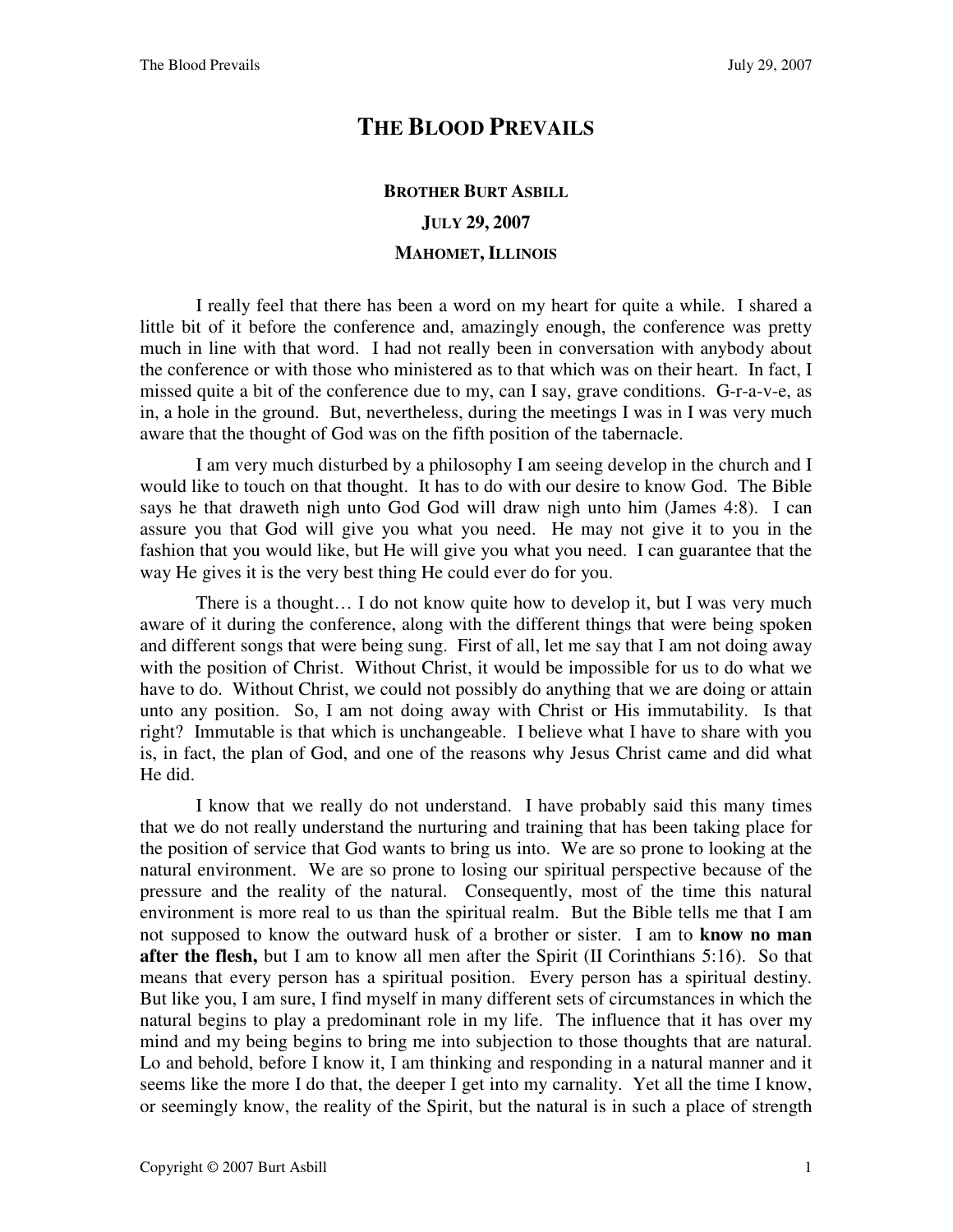that it pushes aside that awareness. Where I find myself at the end of the day is in a place that I really did not want to be. Am I the only one that feels that way? Hallelujah. Well, that is good that I am not the only one, because misery loves company. Maybe you are not as miserable as I am when I find myself in that position. But nevertheless, whatever misery you have, we can share it together. Hallelujah. Some of us are not in a place of misery because we are not doing what the Lord wants us to do. Instead many of us are in a place of misery because we are doing what WE want to do and not what the Lord wants us to do. Or our misery is not in not doing the Lord's will, it is because we can not do what we want to do. Of course you are not like that, right?

Many of us do not understand what it is we are doing. I want to be convinced that that is indeed the situation, not looking at it from a natural perspective, but a spiritual perspective. I want to be convinced that many of us do not know what we are doing. We are deceived, not understanding what we are doing because if you know what you are doing and you are doing it anyway, you are in trouble. The Word says he that knows to do good and doeth it not to him it is sin (James 4:17). That can apply to everybody, everywhere, in all things. I can tell you one thing for sure, it can really apply to me if I am in a position and contributing to the fact of sin while knowing better and wanting to do it because I like the sin. I am in trouble. TROUBLE! Because I am working myself toward a position where I will be unable to repent because there will be nothing left to bring me to a place of condemnation or self-judgment! My God. Hallelujah! Can you say, "Amen"? Like I said, I am concerned.

Someone brought a children's word, and they began to deal with the fifth seal, the fifth position in the tabernacle, and the Lord spoke to me in the midst of that word and I have been chewing on it and chewing on it.

I was in conversation with Brother duCille this morning and he was telling me of an article or something that he had read concerning the message of 2008 and a prediction of an atomic catastrophe and this information was coming from some place outside of our fellowship. Hallelujah. My goodness.

I think that we are an end time people that really do not believe the end time word. That is a great concern to me. I was sitting and meditating and chewing on a lot of these different thoughts concerning the word. I am inquiring of God, "My God, what is it that we are lacking? We seem to have the revelation of the word, we have the knowledge of sonship, we have the mechanics of sonship, and we have the spiritual laws of sonship. But it does not seem as though we really believe that it is necessary to implement these things in our environments in order for us to be in a place of safety because of what is going to happen. Will we be in a position of security to bring forth peace and safety to those that are around us, not to mention our own being?"

I suppose it is very hard for us to comprehend what it is to be without electricity for a great length of time. Some parts of the country know that to some extent. I can assure you that most of the people in those devastated areas who had to live without water or electricity, if given another opportunity, they will have made some provision for the probability of some future event. I am not saying all of them did. Well, some of them could have been like that Mr. Harry over there on the side of Mount St. Helens when it blew up. "This is where I lived all my life. This is where I am going to die."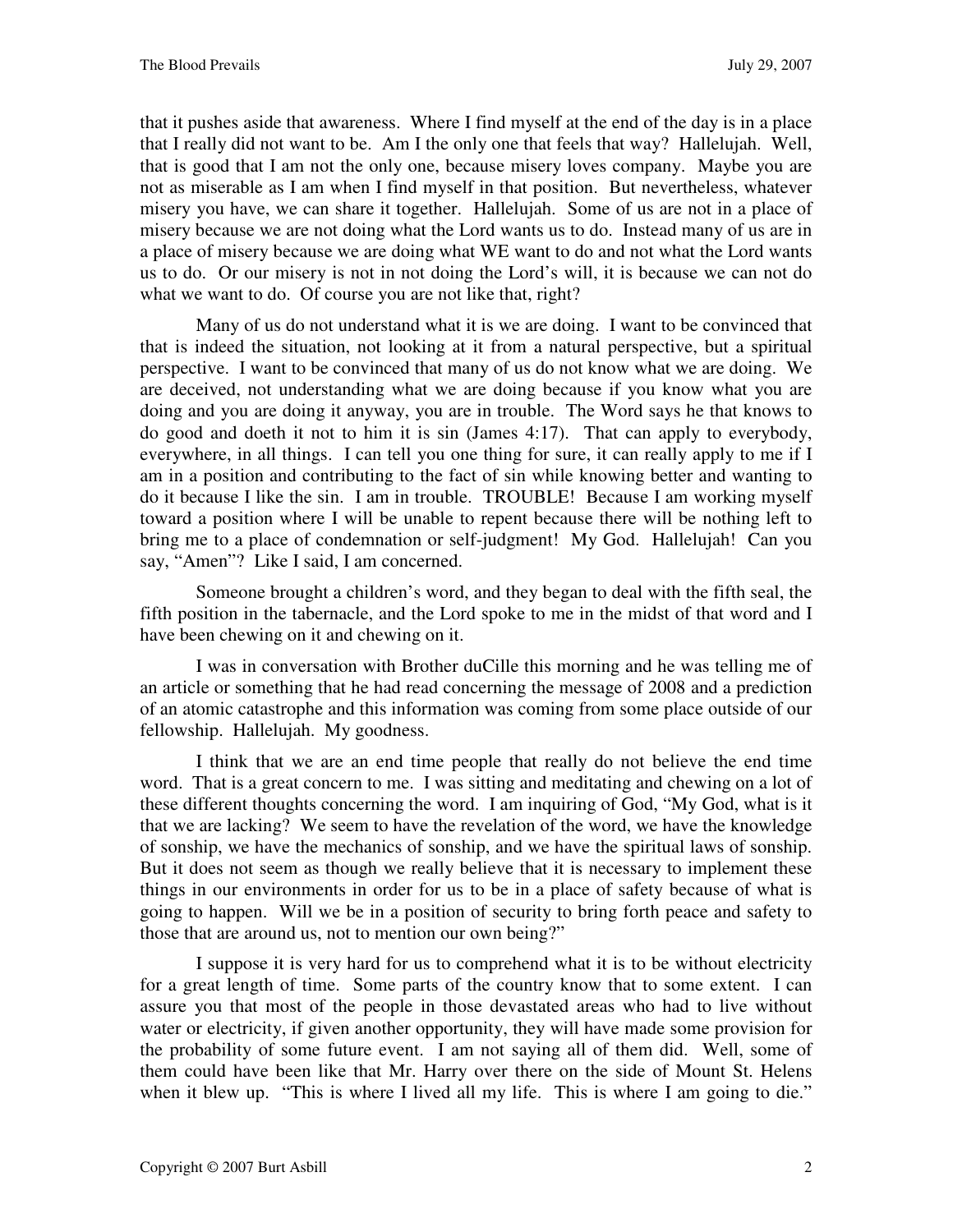Die he did. In a moment, in a twinkling of an eye, everything was gone. That was the spirit of suicide. Somehow or another it seems to be working within the ranks of the body. We have this mentality that everything is going to be the same tomorrow as it is today, when it is today that God is giving us the opportunity, the chance to be prepared for tomorrow. Yet we twiddle our thumbs or do our little thing here or do our little thing there and we are so non-communicative as to what we are doing. I do not understand that.

You know, I got a little twitch in my toe and my whole body knows what is going on down there in my toe. In fact, it seems like sometimes my toe wants my body to know what is going on down there in my shoe. You know, I walked around with this pair of shoes and this is how stupid we are or, how stupid I am. It was a fairly new pair of boots and they were not really expensive boots but, you know, for my income they were about as much as I ever want to pay for a pair of boots, and they were good. I only had them about six or seven months. They were good. I was taking care of them, finally and they were lasting, but something was going wrong in my right foot, in my right shoe. Something was amiss down there. My foot kept saying, "Hey up there! Yoo-hoo!" Of course, you do not think that happens but it really does happen! Something down there in my shoe was wrong. I could not see it. I could not feel it with my thumbs or my fingers. I would take my shoe off. "Hey up there! Something is wrong down here. Would you take a look?" "Ok, I will look." I do not see anything. So the shoe goes back on the foot. Walk around for a little while longer. "Hey up there! Do you not believe what is going on down here?" "No, I do not believe it. I did not see it! I did not see it with my eyes. I did not feel it with my thumbs. There is nothing wrong. Be quiet! Submit to the boot!"

So I walk along a little while longer. I do not know what it did but it did something to the bottom of my foot. I finally made up my mind. "Well, I guess I better get another pair of boots." But now I have this little thing on the bottom of my foot and I have had to work through it for some reason, for some time. I do not know, maybe it is to remind me that I need to listen to my foot when my foot speaks to me. My foot took the time to speak to me. "Hey, I got a problem down here!" It is sad that my response was to tell the foot to "be quiet!"

I think that we are like that. Come on. Two planes crash into the World Trade Center. Three thousand people are dead. Life changes for everybody that was directly involved except for our own personal environment to a small extent. And we say, "Oh, be quiet! I am busy! Do not bother me!" Or maybe I try to reason with it, "I can not afford it. Look foot, I can not afford another pair of boots. This is it. Overcome!" If you apply it to a spiritual principle and it is my right foot, I have a problem, which means I am not listening in the Spirit to what is going on in my body. Now, how does that apply to me in the spiritual realm? Well, the Word says that it is first the natural and then the spirit (I Corinthians 15:46). What it tells me is that I need to pay attention to what is taking place in my body. Hallelujah.

I do not know what it is that you think you are trying to acquiesce as far as God is concerned. I am sure that all of us want to go to heaven, the land of euphoria. Peace, birds singing, flowers blooming, serenity, and a new body. Oh boy! A new body! Hallelujah. My God. Heaven! That place! We are going to hang on. We used to be in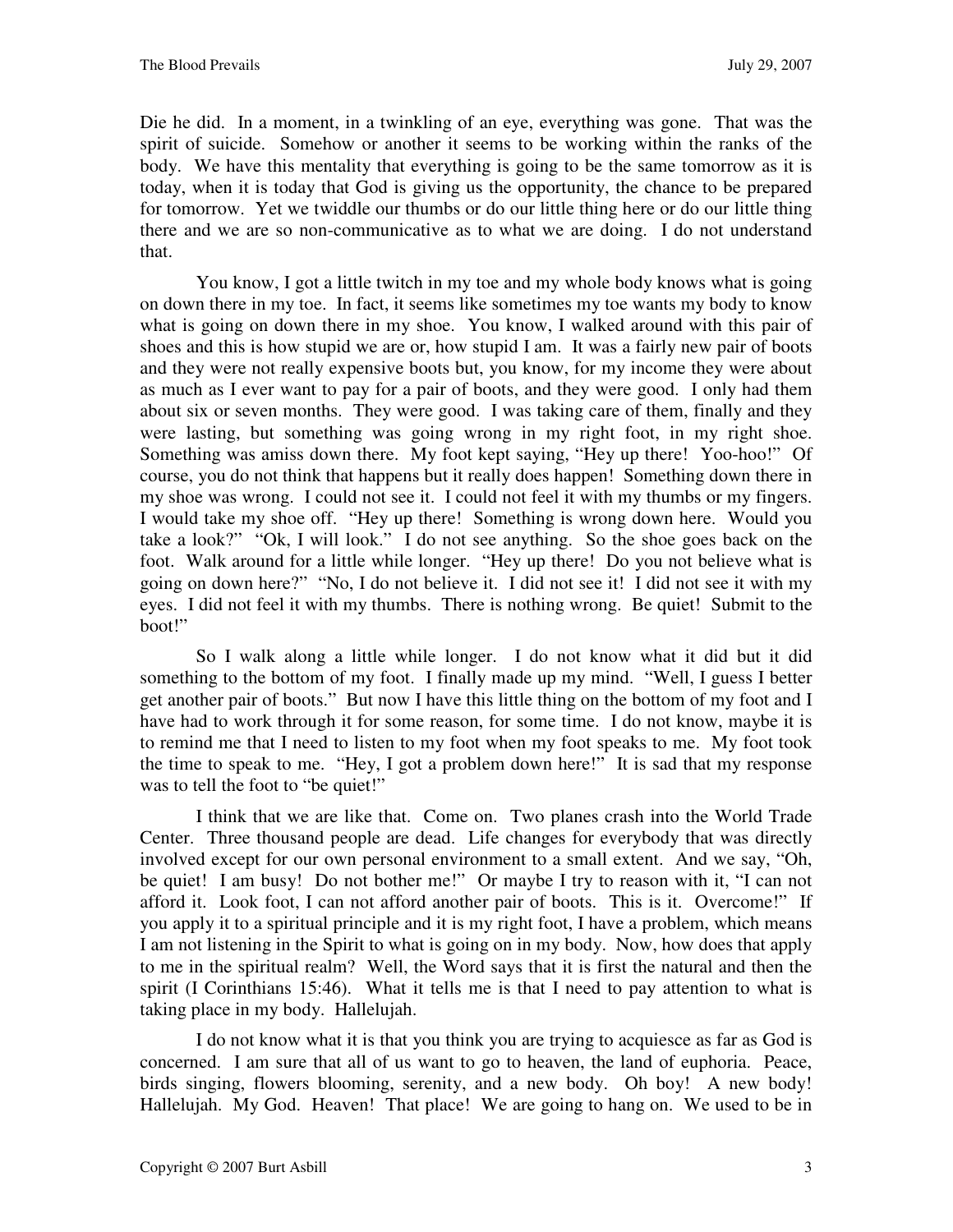the church and the little old lady down in the middle aisle, sitting in the last pew on the left-hand side said, "Pray for me. Pray for me that I can hang on till the end, till Jesus comes." Well, all she was looking for was to die and get to heaven. That is all she wanted to do. That is ok. That is ok if that is all you have. If that is all you want, that is ok. Then we can pray that you can hang on to the end. You can pray that you make that determination and the tenacity just to muscle or push your way through and to maintain your equilibrium to some extent. That is ok, but that is not the context of the word or the thought of being a son. What is it that you want in God? Do you want to be a Baptist? Then be a Baptist. Be a good Baptist.

I had a young man come to me many, many years ago. He told me what he wanted to be, and he wanted to be something other than what God wanted him to be. Now how do you counsel somebody like that? Well, I tell you how I counseled him. I knew that he was going to be what he was going to be. I told him, "You know, you can do anything you want. You can be anything you want. But whatever you do, do it as unto God." So, if you want to be a Baptist, do it. Do it unto God. I can guarantee you one thing. You will not stay Baptist very long. Hello? You will not stay Baptist very long. If you want to be a good Pentecostal, be a good Pentecostal, but do it unto God. Hallelujah. You will not stay Pentecostal very long, because God's theology and position of doctrine is not Baptist. It is not fundamentalism of being saved and getting into heaven just to escape hell. God's desire is not that you escape hell but that you destroy hell!

You have been called as the elect. The Bible describes you as the elect of God (Colossians 3:12). My God. We are the elect? I find that somewhat ironic, especially when I look in the mirror. You know, I am not just preaching to you. I am preaching to me. Do you hear me? I am making a declaration.

I am in sets of circumstances that I would just as soon not be in. I am in circumstances that never in my life did I ever think I would wind up where I find myself about six hours a day doing what I am doing. If you think that there was ever something in me that wanted to do that, you are so totally, absolutely mistaken. You could not be farther from the truth. You know what? That grill is not the only thing that gets hot. I am just glad you are not around. There are some things that come out of me and I go home at night and I am just dragging my feet and my head is down between my legs like an old whipped puppy. Did you ever see a dog that you just scolded the dog out of? He gets down and he just grovels around and kind of whimpers away. That is like me sometimes at night. I get up in the middle of the night and begin to cry out to God about my flesh and self-attainment and all of the things that go with it in that realm. Yet, God sees fit to just bring me right back again and again and again and again! What am I supposed to do? Complain about God? Am I supposed to open my mouth and condemn the Man who put me in this position? I need to listen to my foot! My foot is telling me something. My foot is giving a message to my body, sending it up those little sinews and all those nerve endings that my backbone has been translating.

You know, there is no deterioration of the message. If I tell Peter something and he tells you something and it goes to that one over there, by the time it gets back here, it is something totally different from what I said. It is amazing how that works. Words get twisted and turned around to something that you never said.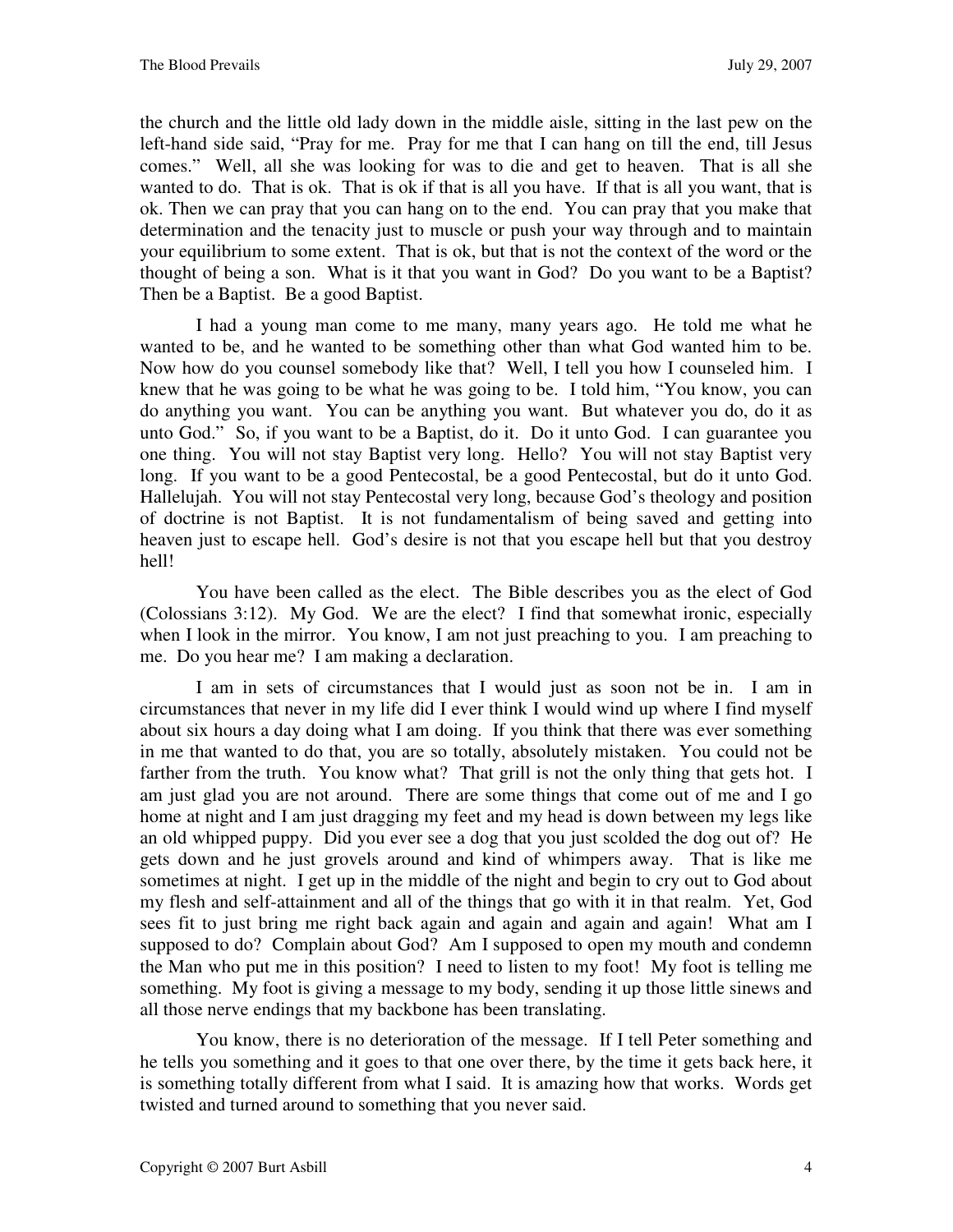Somebody got so mad at me one time they would not talk to me. Can you imagine somebody not wanting to talk to me? You can not imagine, I know! They were mad because I said something from the pulpit. They said, "You said so and so." "No, I did not." "Yes, you did." I said, "Ok. You get the tape and listen to it."

Thank God for tapes. They were not listening for edification. They were wanting proof. They wanted the **evidence** so that I could be held accountable and that the judgment could be "guilty!" You know, they never came back to me, but I know that I never said what they said I said. I do know what I said that they interpreted. Oh boy, some of you have the gift of interpretation of tongues. Did you know that? I mean, I can say something in English and you can go out of here and say something that I did not say and you have just interpreted something that was in a foreign language. Oh my God. Hallelujah.

Let me talk to you a little bit about this doctrine or philosophy that I see rising up in the church. I might not say what the Bible says just yet. Let me put it to you this way, if I may. There seems to be some thought that somehow, in some divine, miraculous way that God, in the midst of our tribulation and trouble, is going to move extemporaneously. Suddenly and outside the parameters of my consciousness. We think that somehow, extemporaneously God is going to miraculously, divinely move in our circumstances to deliver us.

 You do not believe that, do you? Yes, you do. Yes, you do. Do you complain about your circumstances? Do you complain about your tribulation? Do you complain about this personality? Do you complain about that over there in that form or that form? Or do you have any kind of complaint? Are you absolutely, totally enthralled with the business of God in the place that He put you in? Are you rejoicing exceedingly glad in the midst of all your tribulation at all times? Well, then you qualify. You are eligible for this position, this doctrine. You have the capacity, the potentiality to stay a nominal Christian. Oh yes, you can say, "You do not know my circumstances." You are right. I do not know your circumstances, but Jesus knows your circumstances. If I believe that I am His child and that I am really working towards Him, I should want more of Him. If I believe that I desire the position of excellence with Him and if I want to be in that place of relationship with Him, then He is somehow in control of my set of circumstances. Amazing, isn't it? Can you come to that conclusion? Oh yes. It is easy now when we have the air conditioners going, the fans going. You do not have anything to do but sit there and listen to me. No trouble, no pressure, nothing happening in your life that is pushing you or pressing you. Well, some of you. Others are a little more sincere. Some of you are a little deeper, or not so superficial. Some of us already have plans for what we are going to do next week or next month, or in a year from now. The Bible tells us that you should not think or worry about tomorrow, but you should be what? Concerned with today. Why? Because it says that the evil of the day, the present time that you are in is what? Sufficient! Can you imagine that? It is sufficient (Matthew 6:34). It means that it is more than what you are able to handle, more than what you are able to bear, more than what you are able to count on because in that moment you are either going to make it or break it. Then you have to start all over the next day.

You know, some of us are in the same situation day in and day out because we are just so thick headed. Well, you are not, but I am! Praise the Lord. I must have had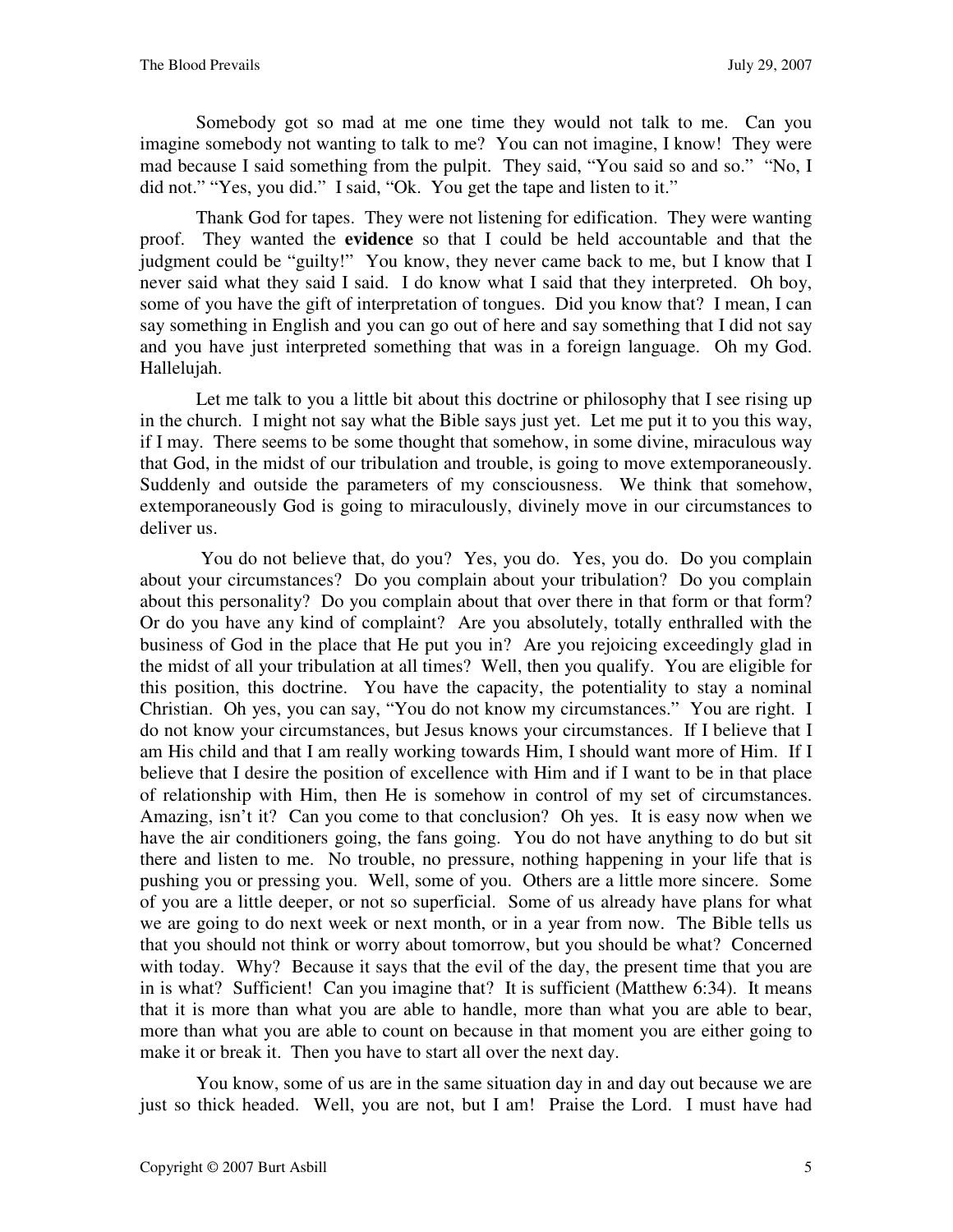somebody praying for me a lot. I mean, a lot. I mean, a real lot! Because I know how bad it was. I know how bad I was where I was at. You know, if I could blame it on a midlife crisis, that is what I would do. I would! But even if it was a midlife crisis (if men go through such a thing) nevertheless, whatever things that are happening that are bad, I have a responsibility to focus upon He Who has called me and for what purpose He has called me. I cannot look at my circumstances. My goodness!

This may get a little personal. I looked at my bank account and said, "Well, you know, I am doing pretty good. I have a little bit of breathing room." That was before my bookkeeper got to it. After my bookkeeper got to it I said, "What you are doing?" And she had the audacity to laugh. "Ha ha ha! Look what I did to your bank account!" "Somehow, my dear, I do not find that humorous. I do not find that humorous!" Now I want to tell you something. I had just gotten myself out of a hole. I had just crawled out of an emotional black hole. I had not yet seen the rim of the light of day. I had the promise and then all of a sudden it was all snatched away! And I am supposed to say, "Praise the Lord?" My God.

Wrong mentality. I have a wrong perception of my calling and my election. Oh, I want to be a son. I want to sit on the right hand of God. Oh yes, I want to be a son, ruling and reigning. Oh yes! Crucifixion? What? What does that have to do with sonship? Christ has already been crucified. He paid a debt that I did not owe. I owed a debt that I could not pay. Christ paid it for me. I rebuke you, Satan. Crucifixion? I am a son. I am in the position of ruling and reigning. I do not want a cross. I want a throne! Of course, you want a cross. Brother Ravenhill said, "The foot of the cross is always crowded. **The foot of the cross is always crowded**, but there is always room on the cross." We do not want to be crucified. "Oh yeah, He did it already. Why do I need to be crucified? He has already been crucified." I tell you why you need to be crucified. Jesus said that you were going to be crucified. "If they did it to Me, a green tree, in its strength, prime, and glory, what do you think that they are going to do to the dry tree?" (Luke 23:31). My goodness.

Do you know what? I came to the understanding that I was not born to rule, I was born to die. I do not mean physical death although if that is necessary, then so be it. But that is His to give and His to declare. My hope and aspiration is to say, "You do not take my life from me. I lay it down! And as I lay my life down so shall I again pick it up!" Oh my! Oh, heresy, right? Well, if it is heresy, it is the right kind of heresy, because I believe it is gospel. Hallelujah. It says that if a man does not what? Take up his cross and deny himself (Mark 8:34). How do you deny yourself? Come on, tell me. Is buying a new car, or this or that, or clothes or food or making sure you are warm and clothed and all of those sorts of things, is that being crucified?

If you have a coat, what are you supposed to do? Give it away. What are you supposed to do with the extra in your pocket? Give it away. What are you supposed to do with the one mite that you have in your pocket when you do not have any extra? Give it away. You know what? The giving away determines the position of excellence that you have with God.

The whole aspect of how willing you are to be crucified determines the place of the glory of the resurrection that comes to you at the end of the day. Do you not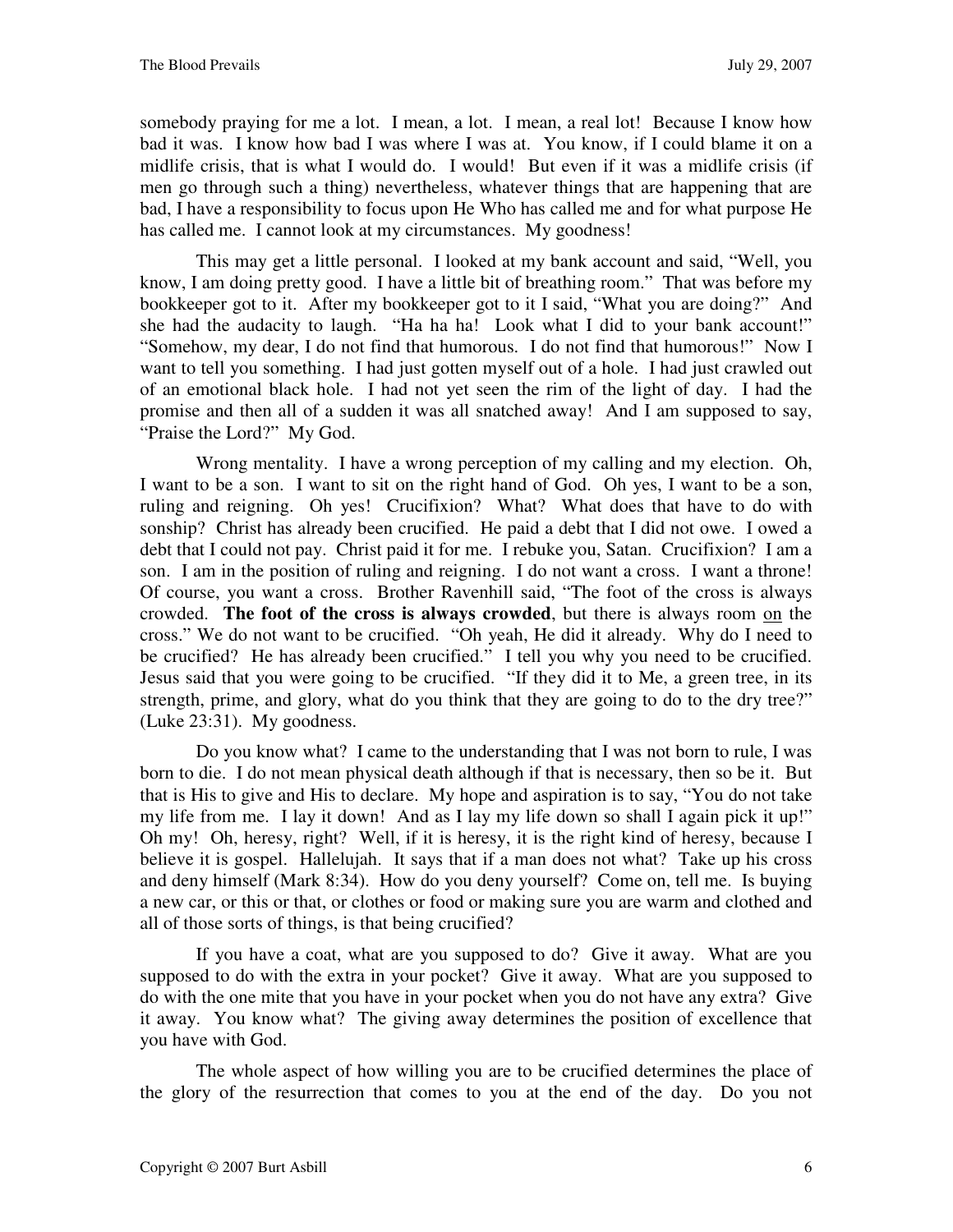understand that? Every man to his own order (I Corinthians 15:23). Isn't that what Paul wrote to the Corinthians? Hallelujah! My God, my God.

How carnal is it that we are in the place that we are living where everything that we are doing is self-oriented. Of course, that is not you. That is just me. The problem is that you do not understand the position. We can not even come to the place of the fifth altar because our soul has not yet been sanctified or freed from sin. We think that we are a people most fortunate. We think that we are a people most blessed because we can approach unto the fifth altar. I want to tell you the fifth altar is the offering of the sanctified soul. Not a soul that still has a me-ism complex or a self-appointed attitude of self preservation. There is no room for me-ism.

In Hebrews 11 it says that they died not receiving the promise. There was a promise. I believe there was a word that they saw in the Spirit of being like unto Jesus Christ and they did everything and yet they did not obtain, for whatever reason.

Paul himself said, "I am a man that is born out of due season. I have the revelation. I have the understanding. I have the experience. I have the strength" (Acts 22:28). Do you know that I believe that Paul had the strength in the Spirit? It was not the place. There was yet a body to come. It was his last position. It was his final test, I believe, with regard to Paul laying down his soul upon the golden altar. Now he is assembled in the great cloud of witnesses seeing those things that he spoke about worked out in the realm of the living (Hebrews 12:1). My God, how must Paul feel when he looks at a lethargic, self-oriented, me-ism church that is struggling for survival? Not survival in the Spirit, but survival in the natural, thinking about their position of preeminence and all the things that are in that arena. My God!

Where is the church today? What comparison is the church today with the church then? My God. John the Baptist said, "I am like a voice crying in the wilderness," a wilderness of hard heartedness, self-appointment, self-orientation, self and me-ism. "Crying in the wilderness, prepare ye the way. Make straight the path. Make straight the path" (Matthew 3:3). You know, there is a straight path that leadeth unto salvation. It says also that there is a narrow gate (Matthew 7:14). My God. We need to rise up in the Spirit. We need to rise up in the Spirit in our own personal set of circumstances, in our inward environment, and begin to take possession of the land that was given to us.

My soul is mine for an inheritance. Do you know that? It is mine. The Inheritor has bequeathed it unto me. I can sit back and wait for God to move some magic wand that He is never going to move. God is not going to move any magic wands. He may heal you. He may bring some sort of financial blessing. He may move in your circumstances to give you strength and vitality and some assurance that He is still around. But what about the hour, what about the day that you find yourself hanging between heaven and hell and the words that come forth out of the midst of your mouth are, "My God, my God, why hast Thou forsaken me?"

Is it a position of lost faith? No. It was a reality of what happened and a question that was birthed out of the agony of the moment. Did He lose His salvation? Did He lose His place? Was His sacrifice any less acceptable? Absolutely not, because He maintained His position of integrity. It was not an accusation. My God.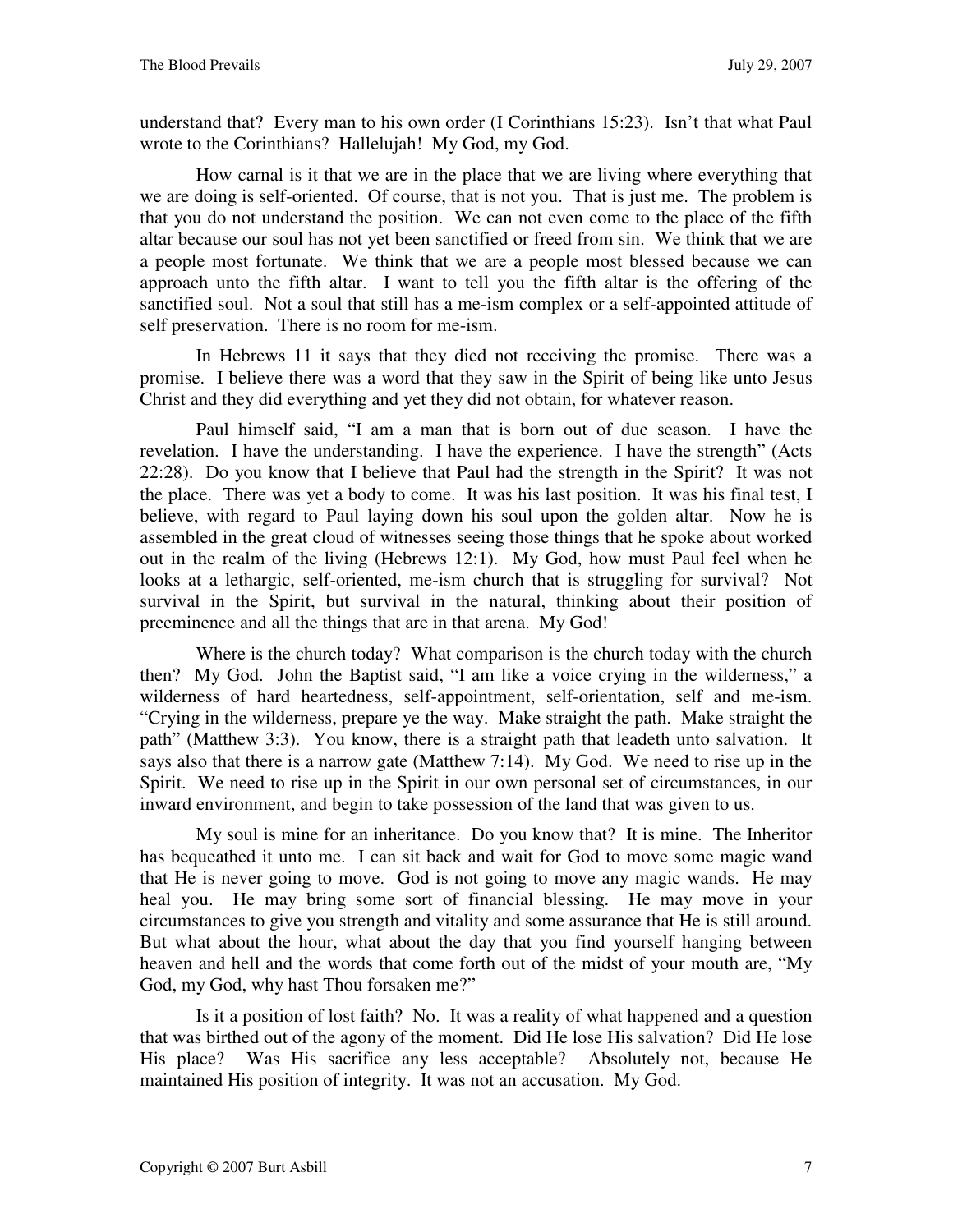How is it that you and I are going to stand in the realm of Paul's position of faith? He was a man who had not yet attained but had the revelation. "I have run my race. I have finished my course. I know what lies up ahead of me" (II Timothy 4:7). What if God says you are going to die tomorrow? Paul had the knowledge. He knew his time was finished. He knew his course had been run. "I have run my course. I have finished. I know that there waiteth for me" a what? "A crown."

What if somebody came to you and said, "On the morrow at 2:00 your soul is going to be required of you." What are you going to say? What are you going to do? I tell you what I would probably do. I would try to find any means I could to eliminate the fact that my demise is most imminent. I would try to find some way for selfpreservation. I found out the only way that you can self-preserve something in that realm is to pickle it. That is not what I want. That is not the position that I aspire to or desire. I want a commendation. Do you hear me? I want a stamp of approval. I do not want the "Woulda, coulda, shoulda," award. I do not want the "Well, you did all right but you could have done better." I want to be in that place of relationship with Jesus Christ, so I have to know that tribulation, the place of my pressure, my agony, my confinement, my cage that I have been put within, that it has been erected on the basis of what I believe to be the way of the Lord. Hallelujah!

How can I begin to move contrary to my position of being the bondservant of the Lord, in any other way but in an affirmative manner? Well, I want to tell you something; I am not always affirmative. I do not know that we really understand the calling and the election. Jesus had a very simple explanation. He said, "Thou fool, knowest thou not that a corn of wheat must first fall into the ground and die or it abideth alone?" (John 12:24). Oh, yes. We give up this. We give up that. We do not smoke, we do not chew tobacco, and we do not go with the people who do. We do not do that. We go to church. We do this. We do all of the normal things that Christians do.

It is time to stop carrying the cross. Carrying the cross does you no good. If the time is to be hung upon it, you can carry it from here to Timbuktu and back. You can testify to its power and its ability to save and all of those things, but it will not do anything for you until you are up on it. What it needs to do is to crucify you and me and bring us to a place where we are hung between heaven and hell and the offering that is ascending to God has a sweet smelling savor. Ever think about it? That your destiny is going to be determined by how it smells in the nostrils of God? No wonder it has to be the sanctified soul, because you know God does not want any flesh. I think somewhere in the Bible it says that flesh stinketh. (John 11:39) Does it not allude to the fact of the scent of flesh arising to God is a stench in His nostrils? And the action of God was what? He wiped them out, didn't He?

The word we had at this July conference was a very serious word, and we want to get away from it. We really do. We want to get away from it. We want to go on to other things. We want to run on to the next thing and get something that sounds a little better. We have this theology that somehow God is going to work out our salvation with a magic wand. You are the magic wand of God. You are the magic wand of God and the only way that God is going to be able to do anything is if you do it.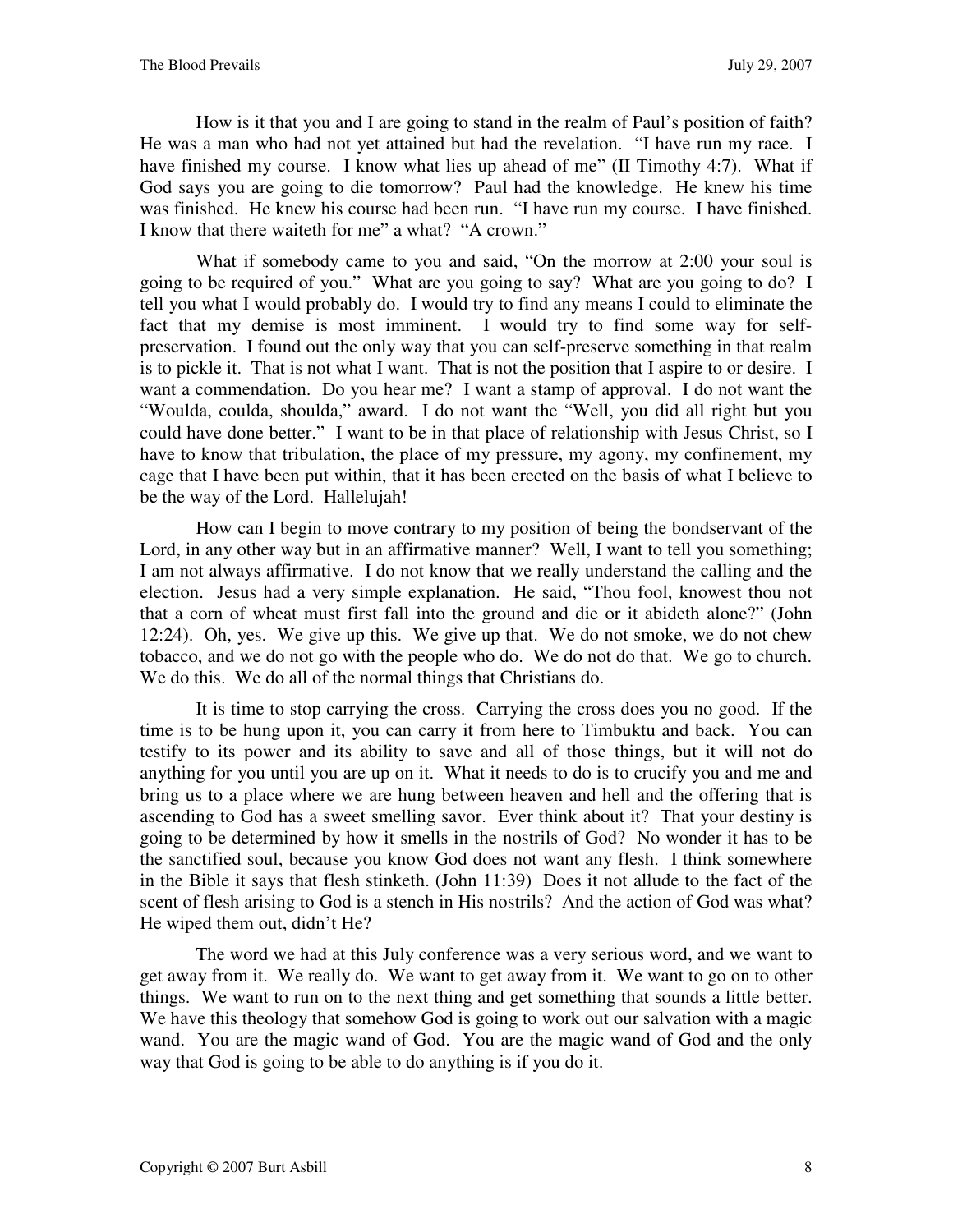Jesus hung on the cross and His final words were, "It is finished!" (John 19:30). What more could Jesus do than what He did when He said, "It is finished"? What work is yet to be done? The work is given to you and me to do. Not the overcoming of this principality and this power on a glorious white horse riding through with our shield of faith and our sword and slaughtering the enemy. It is a manifestation of Jesus in us when we are persecuted, when we are brought down to the spot of the abyss and we can cry out and say, "The Blood prevails!"

Thank God for the word. We are putting Mavis duCille's word in the K.I.T. Bulletin. I encourage you all to read about the Blood of Christ prevailing. The word is short, but very profound. She tells of the incident when Cecil was in Africa and how the demons came in and they taunted her to "plead the Blood." Can you imagine a demon telling you to plead the Blood because the demon knows that in your mind it is only a temporary thing? It is something that is just temporal and your faith is about as thick as your hide is when it comes to somebody doing something to you that you do not like. The Lord spoke to her not to plead the Blood, but that the Blood prevails! It means that it begins, and it goes on and it lasts until the end and then it is still in a position of prevailing. You know, you do not have any idea. Some of you have no idea.

I had a dream. In this dream, I died and I went to heaven but I found out it was really hell. I was really concerned about this because I thought, "My God, I have been working and if this is as close as I have gotten, I am in a lot of trouble." I was in a place and I was worried until I saw Brother Cecil. I said, "Well, if he is here it can not be all that bad." But there were demons and devils, princes all around. Who was it who had the vision of the body with demons coming in on the body? Yes, Tommy Hicks. Demons were coming in the body and it came down and it devoured the flesh and then they devoured something else... the inner structure. But when they came down to the core all they could do was polish it. (**This might be mixing two separate visions. In the Hick's vision, when the body began to arise the demons fled. Cecil had a vision of a piece of watermelon where the birds pecked away at the fruit but when they got to the seed they polished them**.) Hallelujah! Hallelujah!

So the devil has begun to get you and me into a place where we are absolutely in a position of despair. And yet, in the place of that frustration and all of the things that you are doing that are not working and everything around you is falling apart, God has got to get you down there in that place. You can stand up in the midst of that hell, darkness, and all that temptation that is coming in on your mind and tempting you, your flesh here and there, the spirit over here and over there coming in devouring this and devouring that. It gets down to the reality of who you really are in the inner core of your being and the thought that the Blood prevails. The Blood prevails!

Job had the revelation. He did! How in the world does God look at things? I read Job and what he speaks here and what he speaks here and I think, "Is God deaf?" You know what I mean? Because, he sounds to me like he is complaining. He sounds to me like he wishes he were never born, like he wishes that he were dead and that he is not worthy of this thing that has come upon him. Does it sound like that to you? Am I the only one who reads Job? Yet the Bible says that Job did not transgress against God with his mouth. So, there is really something there because God was not listening to the words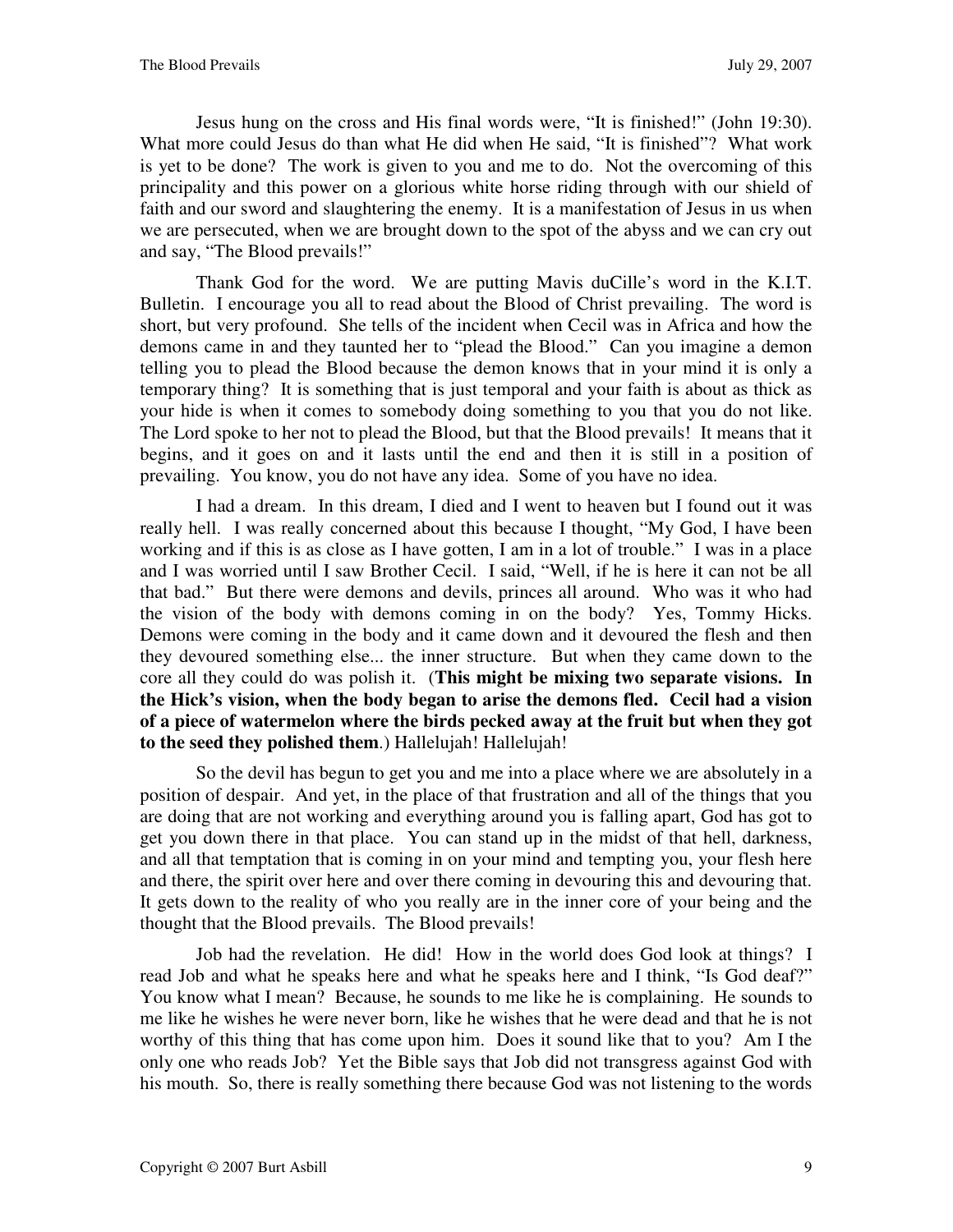evidentially that were coming out of the man's heart and mouth because of the position of his complaint and the place of his physical condition.

He was bankrupt. Oh yes. Bankrupt. He was bankrupt! Come on. His body was full of boils. You know, he was in this condition for three years. Three years! How would you like to sit on an ash heap with a potsherd for three years listening to so-called friends telling you how bad you are and what you should do to repent? Then everything that comes out of your mouth justifies their position of righteousness. Yet it says that Job did not sin with his mouth. There was something of a reality that Job had. "Though worms eat my flesh." (Job 19:26) He sat there watching the worms eating his flesh. That was the only congregation that he had to prophesy to. "Worms, eat my flesh. Go ahead. Eat it up! Devour it. But this I know. This I know! That same flesh that you are consuming, that you are devouring, that you are pulling off of me bite by bite, piece by piece, it is with that same flesh that I am going to stand before my Creator." HALLELUJAH! What kind of faith did the man have? What kind of vision? What kind of understanding? My God. He is an indictment against the church of God in this hour with the revelation that we have. My God!

You know, I am very pleased with the Divine intervention of God. I am. I need it more and more in my life. The older I get and the closer we get to the end, the more I need that Divine intervention of God. But there is an expectation that I believe God has of me concerning my set of circumstances.

Jonah had the revelation also, you know. Quite frankly, to me it seems to be a position of self-sacrifice. The boat was in peril of sinking. Men's lives were in peril of being lost. Wasn't it? He said, "Well, I am the reason for all of your trouble." Oh my goodness. The fortitude of the heathen in that hour. They did not really want to throw him over. You know what? If some of you were in that boat and I said that I was the problem, there would be no conversation. I would be the first thing that was jettisoned. Oh my God. It is funny, but it is true. They did not want to throw him over. He had to convince them to throw him into the sea. My God! All these things are written, God notices all these things. Do you know what I mean? He puts us into circumstances, puts us into a situation and puts the pressure on, turns the fire up and all we can do is complain about how hot it is or how much we do not like to be there. I am talking from my personal experience. It is not that God is going to come down and wave some magic wand and deliver me out of my set of circumstances, my trials, and my tribulations. I have to ascend. I have to rise up in the Spirit to get to a level of understanding that no matter what happens out here, I will overcome.

"Oh king, live forever but knowest thou not that even if thou dost kill us…" what? "We will not recant. We will not acquiesce. We will not say something derogatory or negative about He who is our God" (Daniel 3:25). God could have delivered them with an angel. He did, but they had to go through the binding. They had to go live in a position of captivity. Can you understand what they went through? They lost their masculinity. They had been humiliated. Hallelujah. Been used and used and abused. There was an experience and a history behind them that brought them to that point. We just want the man in the fire. We want the fourth man experience, but you can not have the fourth man experience unless you go through the captivity, the destruction of home and all you know, all your love, your fathers, mothers, brothers, sisters, all of those things